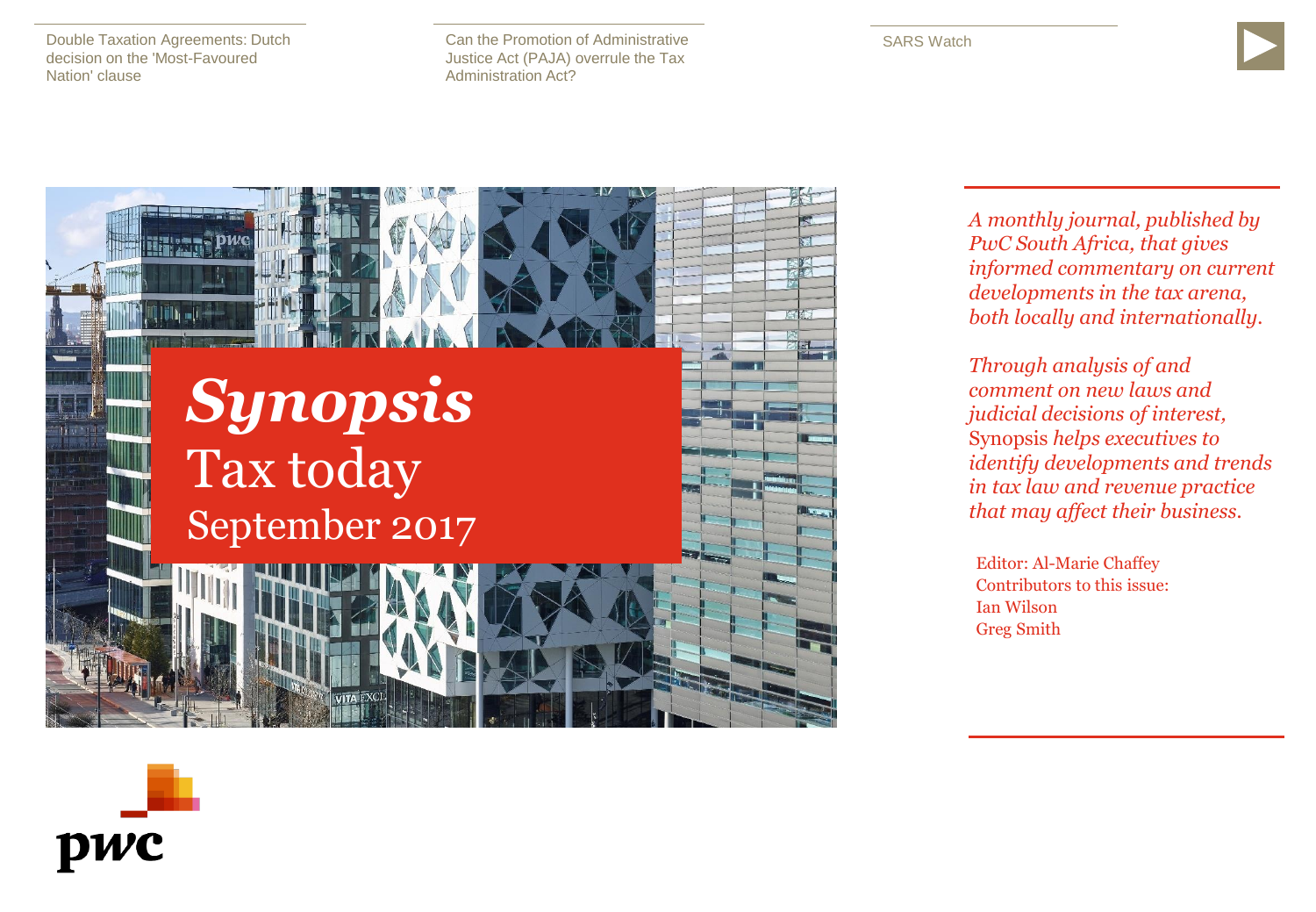Can the Promotion of Administrative Justice Act (PAJA) overrule the Tax Administration Act?

SARS Watch



# <span id="page-1-0"></span>*Double Taxation Agreements: Dutch decision on the 'Most-Favoured Nation' clause*



*The double taxation agreement between the Netherlands and South Africa ('the SA-Netherlands DTA') expressly provides for a minimum rate of 5 per cent on dividends paid by Dutch resident companies to South African residents (and vice versa). However, the dividends article in this DTA also includes a 'most favoured nation' clause ('the Dutch MFN clause').* 

For some time, the position taken by many taxpayers is that the Dutch most-favoured nation (MFN) clause, when read with at least two other double taxation agreements (DTAs), can effectively result in an exemption from Dutch or South African dividends tax (provided, of course, that the requirements as to beneficial ownership and shareholding in the company declaring the dividends are met).

When applying the dividends article in the SA-Netherlands DTA to dividends paid by South African companies to Dutch shareholders, it appears (to date, at least) that the South African Revenue Service (SARS) has not agreed with the above position and is of the view that the lowest rate possible in respect of dividends is 5 per cent.

The Dutch courts have, however, held that the exemption applies in respect of dividends paid by Dutch resident companies to their South African shareholders. In October 2015, a Dutch District Court held that dividends paid by a Dutch resident company to its South African shareholder were, as a result of the application of the MFN clause, exempt from Dutch dividends tax. On appeal by the Dutch revenue authorities against the decision of the District Court to the Court of Appeals (Hertogenbosch), the decision of the District Court was, as per a judgment of the Court of Appeals (Hertogenbosch) dated 17 August 2017 and published on 31 August 2017, confirmed by the Court of Appeals (Hertogenbosch).

These decisions of the Dutch courts have important implications for dividends paid by South African residents to their Dutch shareholders.

#### *Operation of the Dutch MFN clause*

In terms of paragraphs 1 and 2 of the dividends article (Article 10) of the SA-Netherlands DTA, the maximum rate of tax that may be imposed by the source state (i.e., the country of residence of the company paying the dividend) is 5 per cent where the recipient of the dividend is the beneficial owner of the dividend and holds at least 10 per cent of the capital of the company paying the dividend.

However, paragraph 10 of Article 10 (i.e., the MFN clause), provides for the automatic application of a lower rate of tax on dividends if South Africa and a 'third country' conclude a DTA which provides for a lower rate. If this is the case, the lower rate will apply for the purposes of the SA-Netherlands DTA.

The Dutch MFN clause was introduced into the SA-Netherlands DTA by way of a protocol that was concluded (simultaneously with the SA-Netherlands DTA itself) in 2008 ('the SA-Netherlands protocol'). This fact is important, since one of the other requirements for the MFN clause to apply is that the treaty with the 'third country' must have been concluded after the conclusion of the SA-Netherlands DTA and protocol (i.e., 2008).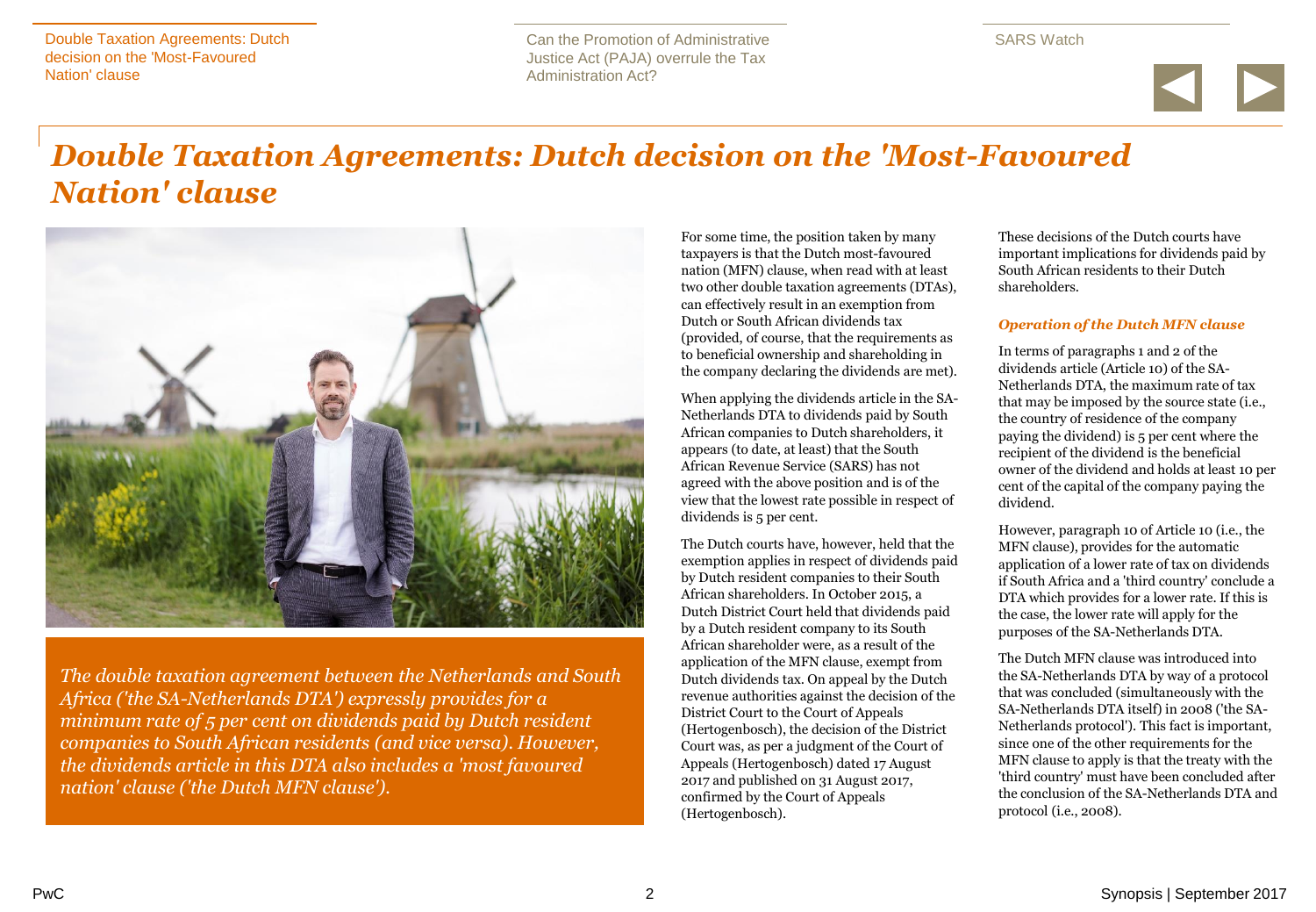Can the Promotion of Administrative Justice Act (PAJA) overrule the Tax Administration Act?

### SARS Watch



South Africa currently has one DTA (with Kuwait) that expressly provides for a zero rate in respect of dividends. However, that DTA ('the SA-Kuwait DTA') was concluded in 2006. It is therefore clear that Kuwait cannot be the 'third country' contemplated in the Dutch MFN clause.

How then is the Dutch MFN clause triggered? The answer lies in the DTA between SA and Sweden ('the SA-Sweden DTA'), which also contains an MFN clause ('the Swedish MFN clause') in its article dealing with dividends.

As is the case with the Dutch MFN clause, in terms of the Swedish MFN clause, if South Africa has a DTA with any other country ('the other country') in terms of which a lower rate of dividends tax applies, the lower rate will apply for the purposes of the SA-Sweden DTA. The critical difference between the Swedish MFN clause and the Dutch MFN clause is that the Swedish MFN clause applies irrespective of when the treaty with the 'other country' was concluded. Consequently, the fact that the Kuwait DTA might have been concluded before the conclusion of the Swedish DTA is irrelevant in determining whether the lower rate applies for purposes of the SA-Sweden DTA.

Although the SA-Sweden DTA was concluded in 1995, the Swedish MFN clause was introduced into that DTA by way of a protocol that was signed in 2010 and that entered into force and became effective in 2012. The

protocol ('the Swedish protocol'), which (as a result of the zero rate applicable in terms of the SA-Kuwait DTA) provides for a zero rate of tax on dividends paid by South African companies to Swedish residents, was concluded after the conclusion of the SA-Netherlands DTA.

Consequently, as was successfully argued by the taxpayer before the Dutch courts and as is the position of many South African companies that pay dividends to Dutch shareholders:

(1) South Africa has concluded a DTA (i.e., the Swedish protocol) with a third country (i.e., Sweden);

(2) that DTA was concluded after the conclusion of the SA-Netherlands DTA (and the protocol that introduced the Dutch MFN clause into the SA-Netherlands DTA); and

(3) the Swedish protocol provides for a rate of tax on dividends lower than the rate provided for in Article 2 of the SA-Netherlands DTA (i.e., it provides for a zero rate).

Accordingly, it is argued, it follows that all of the requirements for the Dutch MFN clause to be triggered are met, and that the zero rate therefore applies for the purposes of the SA-Netherlands DTA.

### *The approach of the Court of Appeals (Hertogenbosch) in the Netherlands*

As stated above, the Court of Appeals (Hertogenbosch) was faced with an appeal from a Dutch District Court. The appeal (brought by the Dutch revenue authorities) was against the decision of the District Court to allow the taxpayer a refund of Dutch dividend withholding tax. The taxpayer, a resident of South Africa and the holder of all of the shares in a Dutch-resident company, sought the refund based on the above interpretation of the MFN clause.

Quite correctly, there was no dispute between the parties that the SA-Netherlands protocol and the Swedish protocol both constitute 'conventions for the avoidance of double taxation' for the purposes of the MFN clause. Notably, the parties also agreed that the provisions of the Vienna Convention of 23 May 1969 ('the Vienna Convention'), particularly Articles 31 and 32 thereof, are relevant in the interpretation of the MFN clause.

Articles 31 and 32 of the Vienna Convention state the following:

#### *'Article 31*

*1. A treaty shall be interpreted in good faith in accordance with the ordinary meaning to be given to the terms of the treaty in their context and in the light of its object and purpose.*

*2. The context for the purpose of the interpretation of a treaty shall comprise, in addition to the text, including its preamble and annexes:*

*(a) any agreement relating to the treaty which was made between all the parties in*  *connexion with the conclusion of the treaty;*

*(b) any instrument which was made by one or more parties in connexion with the conclusion of the treaty and accepted by the other parties as an instrument related to the treaty.*

*3. There shall be taken into account, together with the context:*

*(a) any subsequent agreement between the parties regarding the interpretation of the treaty or the application of its provisions;*

*(b) any subsequent practice in the application of the treaty which establishes the agreement of the parties regarding its interpretation;*

*(c) any relevant rules of international law applicable in the relations between the parties.*

*4. A special meaning shall be given to a term if it is established that the parties so intended.*

### *Article 32*

*Recourse may be had to supplementary means of interpretation, including the preparatory work of the treaty and the circumstances of its conclusion, in order to confirm the meaning resulting from the application of article 31, or to determine the meaning when the interpretation according to article 31:*

*(a) leaves the meaning ambiguous or obscure; or*

*(b) leads to a result which is manifestly absurd or unreasonable.'*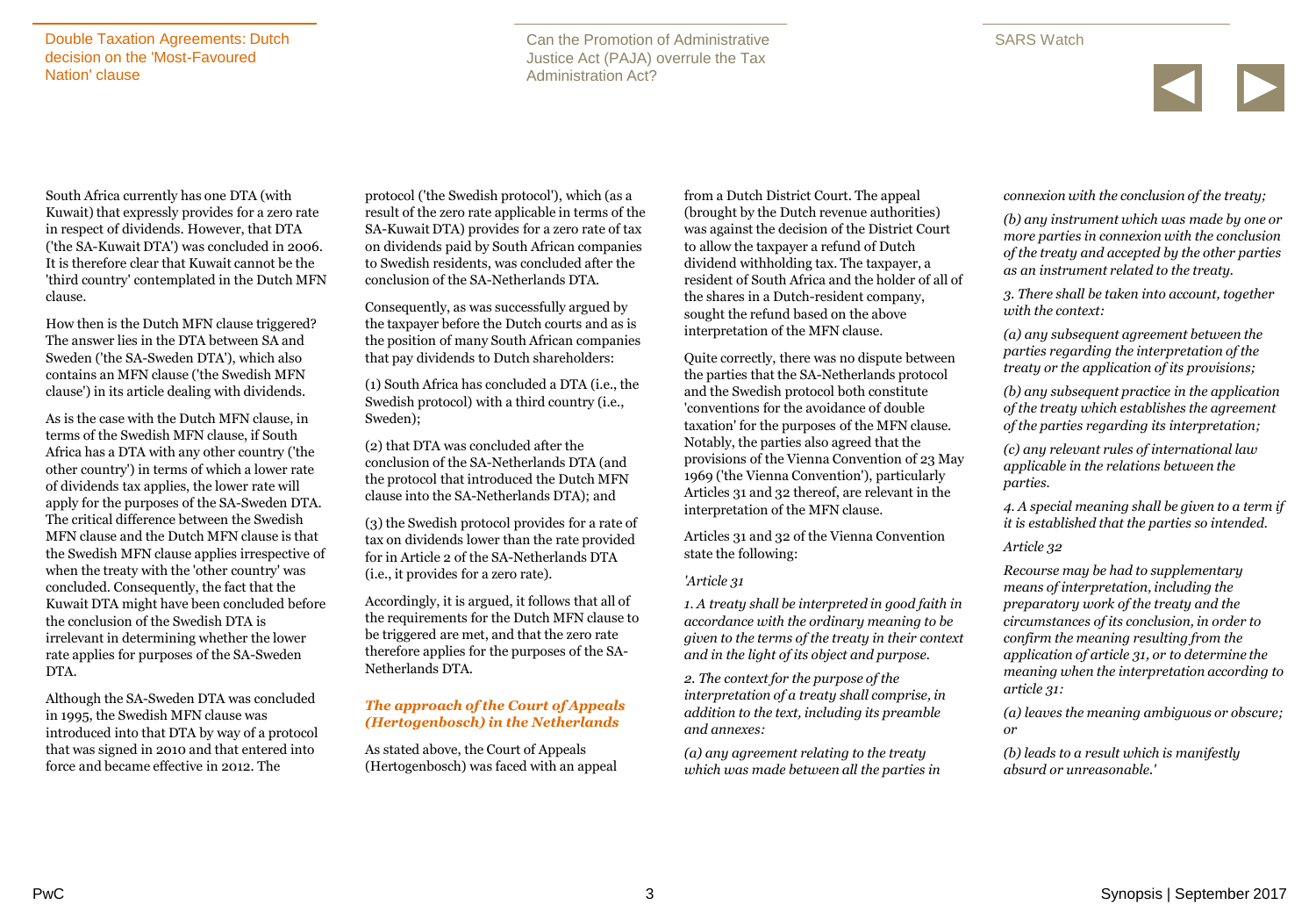Can the Promotion of Administrative Justice Act (PAJA) overrule the Tax Administration Act?





#### *Ordinary, grammatical meaning*

The Court held that, under the ordinary, grammatical meaning of the MFN clause, the zero rate of dividends tax indeed applied to participating dividends paid by both Dutch resident companies to South African residents, and South African resident companies to Dutch residents. Having so held, the Court proceeded to enquire as to whether, in light of the provisions of Articles 31 and 32 of the Vienna Convention, the object, purpose and/or context of the MFN clause would require a different conclusion from the conclusion that the zero rate applies.

#### *Object, purpose and/or context*

The context of a treaty would include, for example, a joint statement drawn up by the Contracting States in the form of a preamble, explanation, annexes or other agreements that

are known to parties relying upon the treaty. In the opinion of the Court, there were no documents submitted by the Dutch revenue authorities that were of such a nature. Moreover, the Court held that no statements had been issued by the individual tax authorities of the Netherlands and South Africa that could be regarded as evidence that there is a 'subsequent practice in the application of the treaty which establishes the agreement of the parties regarding its interpretation'. The Court held that, to the extent that there were any such statements, all such statements had been made after the dividend was paid and that there was no evidence that any such statements were known by the taxpayer (or the company declaring the dividend) at the time the dividend was paid.

As regards arguments by the Dutch revenue authorities to the effect that it could never

have been intended that a zero rate would apply to dividends paid between South Africa and the Netherlands (and that therefore allowing a zero rate of tax on dividends would frustrate the object and purpose of the MFN), the Court held that this argument could not be supported. In this regard, the Court drew attention to certain Explanatory Notes to the SA-Netherlands protocol, which state the following:

*'Article 10, tenth paragraph, contains a socalled most favoured clause. This clause implies that if South Africa, after the signature of the treaty, agrees with another country a lower rate of tax than 5%, an exemption or a lower taxable basis, the more favourable provisions will automatically (without further negotiation) be applicable to the relationship with the Netherlands from the date of entry into force of the treaty with that other country.'*

Accordingly, the Court held that both South Africa and the Netherlands were clearly, at the time of negotiating the MFN clause, fully aware that there was a possibility that a rate of tax on participating dividends at source of less than 5 per cent could apply to a resident of the Netherlands or South Africa at any point in time.

The Court also noted that, from the text of the Dutch Standard Convention on Participating Dividends (produced at the hearing) it appears that, in treaty negotiations, the Netherlands generally pursues an exemption from tax at source on participating dividends.

On the basis of the above, the Court concluded that the object, purpose and/or context of the MFN clause did not require a different conclusion from the conclusion that a zero rate applied to the dividend.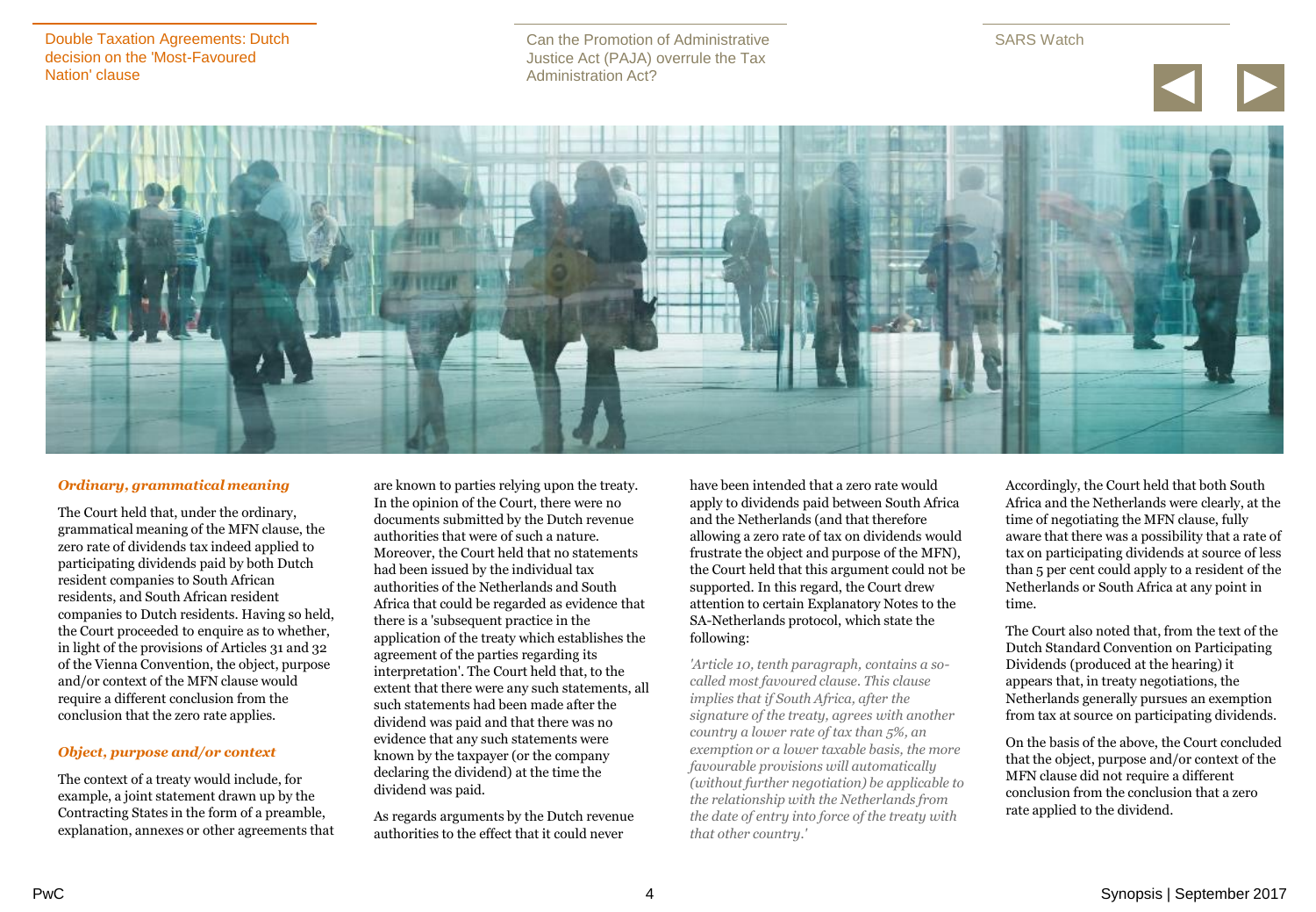Can the Promotion of Administrative Justice Act (PAJA) overrule the Tax Administration Act?

#### *'In good faith'*

Two arguments were raised by the Dutch revenue authorities to the effect that the interpretation sought by the taxpayer would amount to giving an interpretation of the MFN clause that is not in good faith, and therefore contrary to the principles enshrined in the Vienna Convention.

Firstly, it was argued by the Dutch revenue authorities that the outcome of the negotiations between the Netherlands and South Africa in 2008 (and thereby the good faith between South Africa and the Netherlands) would be undermined by an interpretation of the MFN clause that gave the MFN clause the scope sought by the taxpayer. The Court acknowledged that Article 31 of the Vienna Convention requires that a treaty be interpreted in good faith. In the Court's view, however, this merely meant that a clause in a treaty that confers a right to tax on one of the Contracting States cannot be eliminated or avoided by, for example, a reclassification or a unilateral change in the national law of the other Contracting State. In the present case, the Court was of the view that its judgment would not result in an interpretation of the MFN clause that is in violation of good faith.

Secondly, it was asserted by the Dutch revenue authorities that it would not be in good faith between the Contracting States to allow, through the MFN clause, indirect access to treaty benefits agreed to by South Africa with third parties and available to South Africa well before the conclusion of the SA-Netherlands DTA. The Court dismissed this argument, stating that it could not be supported based on all of the conclusions already reached by it in its judgment.

## *The takeaway*

In both of the decisions in the Netherlands (in the District Court and in the Court of Appeals (Hertogenbosch)) the Dutch courts found resoundingly in favour of the taxpayer. It is possible that the Dutch authorities could appeal the decision of the Court of Appeals (Hertogenbosch) to the Dutch Supreme Court, which Court could take a different view.

The impact of the decision of the Court of Appeals (Hertogenbosch) on SARS's approach to the interpretation and application of the Dutch MFN clause will presumably become apparent in the near future.

As regards the impact of decisions of the Dutch courts on the approach of our courts in South Africa, South African courts are not bound by decisions of Dutch courts, nor is South Africa bound by the Vienna Convention in the interpretation of its treaties with other countries. However, we are of the view that the decisions of the Dutch courts would be of persuasive authority and that, applying accepted principles of interpretation, it would be extremely difficult for our courts to depart from the interpretations given by the Dutch courts and to ignore the interpretation and application given to the Vienna Convention by the Dutch Courts.

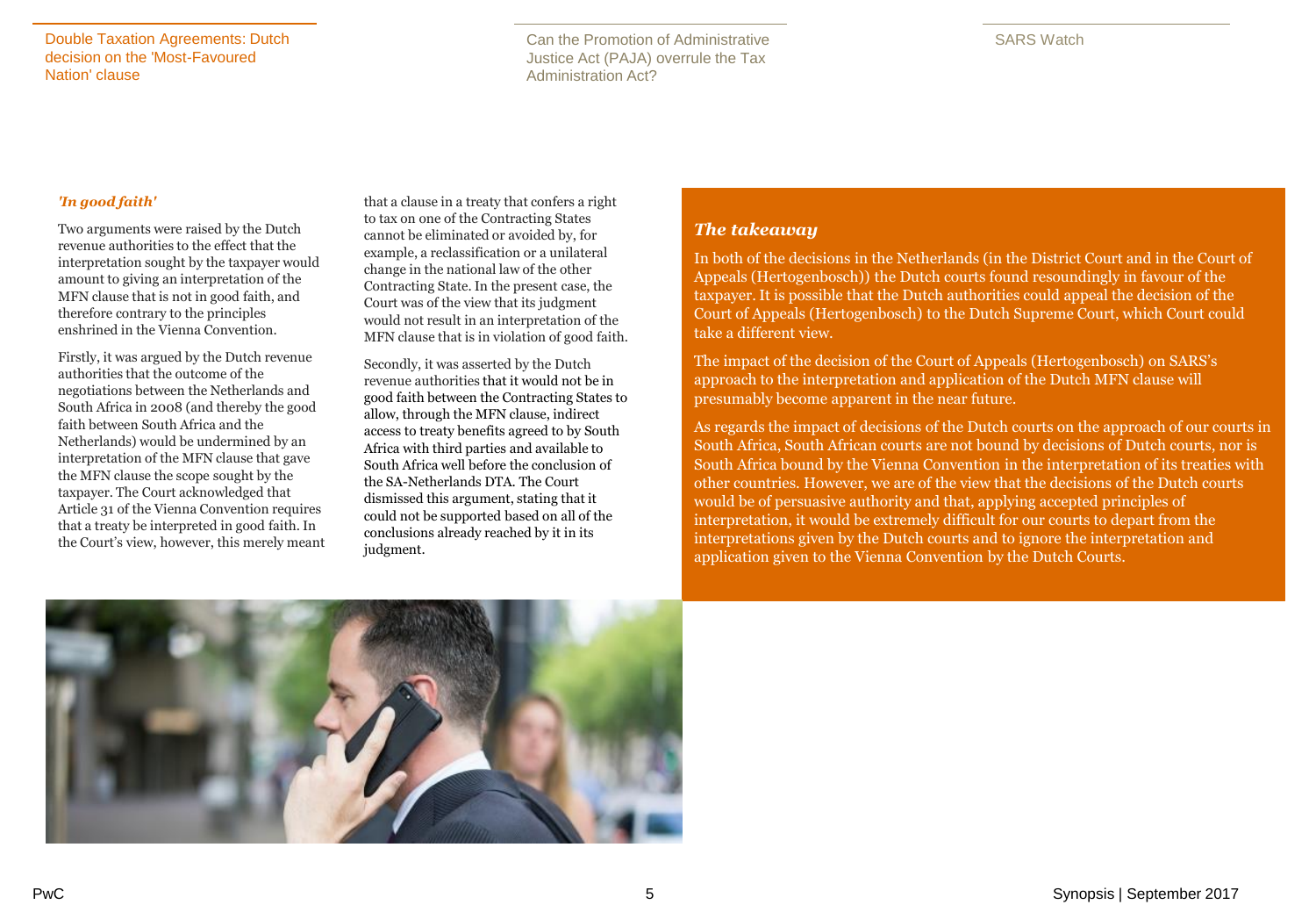<span id="page-5-0"></span>Double Taxation Agreements: Dutch decision on the 'Most-Favoured Nation' clause

Can the Promotion of Administrative Can the Promotion of Administrative Justice Act (PAJA) overrule the Tax Justice Act (PAJA) overrule the Tax Administration Act? Administration Act?

SARS Watch



# *Can the Promotion of Administrative Justice Act (PAJA) overrule the Tax Administration Act?*

*The Tax Administration Act (TAA) confers considerable powers on SARS to enforce the collection of taxes. It is frequently questioned whether, and to what extent, the intervention of a Court might be sought in order to limit the exercise of these powers. In a recent decision, the Pretoria High Court undertook such an intervention.*

One of the primary concerns of taxpayers is the operation of the 'pay now, argue later' principle. The operation of the principle compels taxpayers to make payment of amounts assessed pending objection or appeal, notwithstanding that the assessment may be disputed. Where a taxpayer does not make payment, SARS is given additional powers to recover the taxes due. One such power is a right to set off the amount of such taxes against amounts that are owed by SARS to the taxpayer by way of refund.

## *The facts*

In the matter of *A Way to Explore v C:SARS* [2017] ZAGPPHC 541, the company A Way to Explore ('the Applicant') had submitted VAT returns claiming a refund of input tax, which arose primarily by reason of the fact that its main business was the provision of services to non-resident persons while such persons were physically outside the Republic. As a result, the supply of such services was a zero-rated supply, whereas VAT was incurred in respect of goods and services procured by the Applicant for the purpose of providing such services.

SARS had requested information to enable it to verify the returns submitted. The Applicant, through its managing director, submitted information which it understood to represent the information requested in

respect of input tax and output tax. The information was incomplete in the sense that the information relating to output tax that was supplied contained details only of standard-rated supplies. No information was provided in respect of zero-rated supplies.

SARS made repeated additional requests for the information to be provided, but these were ignored by the company, which considered that it had already made full disclosure of the information requested. The Applicant's accountant made a telephonic inquiry to SARS concerning the notices and was informed that the matter was in the hands of the auditors and that the Applicant should await notification from the auditors.

Two months after this discussion, SARS issued additional assessments in which the supplies that had been classified as zerorated in the VAT return were assessed to VAT at the standard rate. The stated reason for such assessment was that '*the burden of proof was not discharged for zero rating the services'.*

The Applicant did not request reasons for the assessment upon receipt of the notification. Its explanation was that the assessment had apparently been issued in error, as all of the previous VAT returns had been assessed on the basis that similar supplies were subject to tax at the zero rate.

There followed attempts to note an objection to the assessment. The first attempt was by way of a letter filed by the Applicant's accountant, which was ruled invalid because it was not made in the prescribed form. A second attempt was made after expiration of the time for filing a notice of objection. The reasons for the delay were considered insufficient to warrant condonation of the late filing of the objection, leading to the objection being declared invalid. However, the Applicant was given time to file an additional notice of objection to remedy the defect.

The Applicant then filed an additional notice of objection and a request for condonation of late filing of the objection. In this instance, it provided proof of the zero-rated supplies by attaching the relevant invoices to its notice of objection.

At a date not specified in the judgment, but subsequent to the filing of the additional notice of objection, SARS enforced recovery of the amounts that had been assessed by way of the additional assessments by setting them off against refunds that were payable to the Applicant.

The Applicant therefore sought relief under the Promotion of Administrative Justice Act (PAJA) on the basis that it had been subjected to unreasonable administrative action.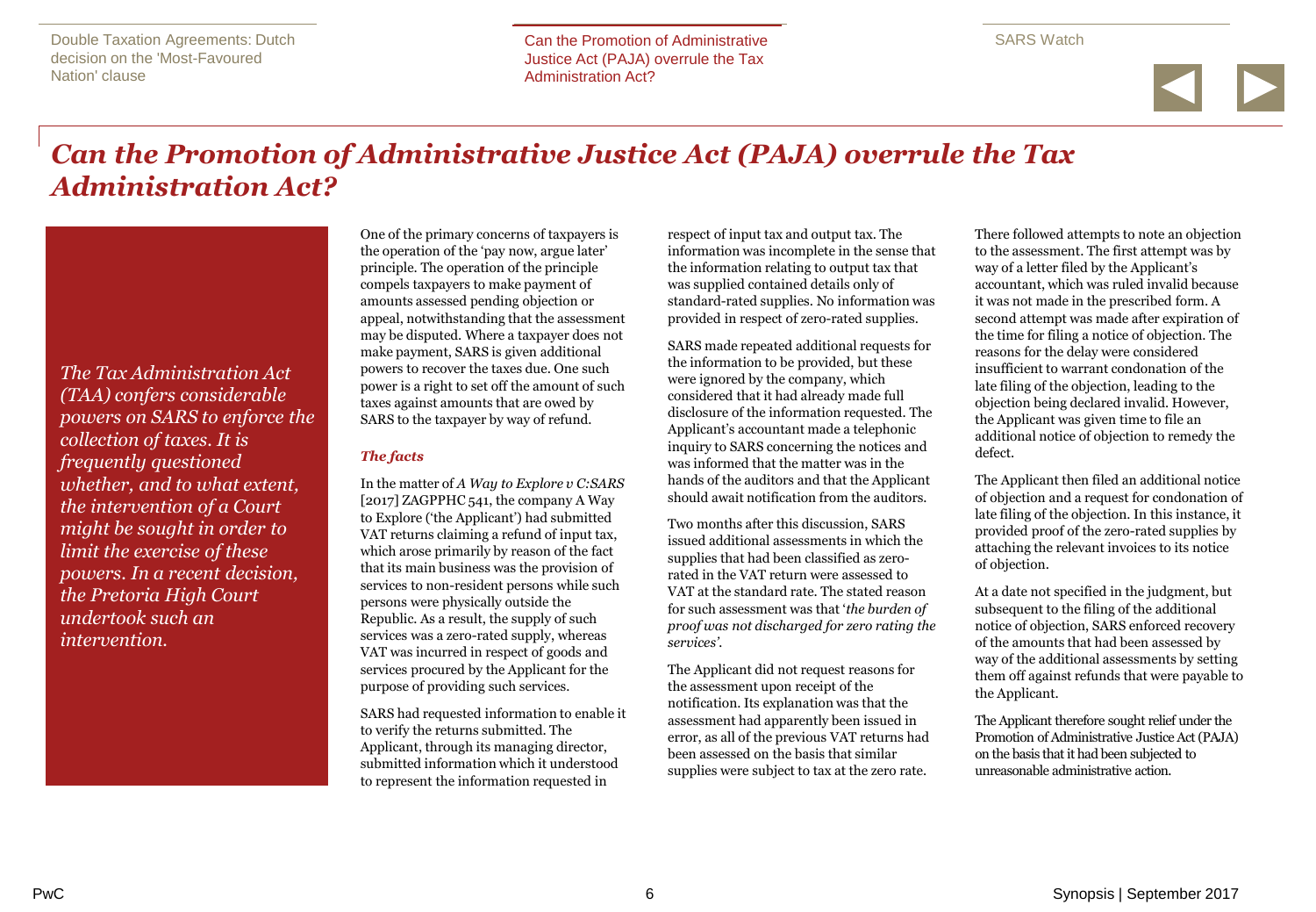Double Taxation Agreements: Dutch decision on the 'Most-Favoured Nation' clause

Can the Promotion of Administrative Can the Promotion of Administrative Justice Act (PAJA) overrule the Tax Justice Act (PAJA) overrule the Tax Administration Act? Administration Act?



#### *The arguments*

The Applicant alleged that SARS had not observed the procedural requirements relating to the audit that it had conducted before issuing the assessments. It therefore sought to have the additional assessments that were raised following the audit set aside.

The thrust of the argument was that, at the conclusion of an audit, and in conformity with section 42 of the TAA, SARS must notify the Applicant of its findings and provide the Applicant a period of 21 days within which to respond to the findings. This, it alleged, had not happened. Therefore, it urged, the assessments should be declared invalid.

SARS argued that it had repeatedly sought the required information from the Applicant and had, before issuing the assessments, issued a final notice to the Applicant of its failure to respond to requests for information. Only thereafter was the audit concluded and assessments raised.

#### *The decision*

Two aspects of the decision are notable.

The first is that the Applicant had filed an objection to the assessments, which had not yet been adjudicated. It is a requirement that applications for a review of administrative decisions may be entertained only once all internal remedies have been exhausted (PAJA section 7(2)(*a*)). The Court was not in a position to grant a request to set aside assessments in these circumstances.

The second was that the decision to effect a set-off of a liability to tax against a refund due to the Applicant had been taken without notification to the Applicant. In this regard, Khumalo J stated at paragraph 40:

*'… I find it iniquitous and excessive that whilst the process of objection is still pending, the Respondent proceeded to effect a set-off payment, especially under the circumstances where the Applicant was not alerted or afforded an opportunity to make submissions to the Respondent's intention to implement a corrective payment after the assessment. It would therefore be just and curb any prejudice on the Applicant if the effect of the decision to set-off is suspended pending the outcome of the process of objection and for the Applicant to be afforded an opportunity to comment or make submissions on the set-off.'* 

The set-off was suspended and the Applicant was given time to make submissions to SARS concerning the decision to effect set-off.

### *The takeaway*

There is no evidence in the judgment that Khumalo J considered the application of section 191 of the TAA. This section provides:

'If a taxpayer has an outstanding tax debt, an amount that is refundable under section 190, including interest thereon under section 188 (3) (*a*), must be treated as a payment by the taxpayer that is recorded in the taxpayer's account under section 165, to the extent of the amount outstanding…'.

Section 164 of the TAA entitles a taxpayer to request suspension of payment pending objection of appeal and requires that the taxpayer request such suspension in writing. In the event that a request for suspension is granted, section 191(2) provides that the right of set-off may not be exercised.

The decision to suspend the set-off is difficult to justify, where the Applicant appears not to have requested a suspension in the manner provided in the TAA. If suspension of payment is an internal remedy, should the Court not have dismissed the issue on the ground that the Applicant had not resorted to a request for suspension of payment and consequently had not exhausted all internal remedies?

In passing, a recent post on an internet site (Moneyweb, 18 September 2017), noted that SARS has been approached by tax practitioners concerning its precipitate action in attaching funds in taxpayers' bank accounts to enforce payment of taxes after applications for suspension of payment had been lodged with SARS but had not yet been finally adjudicated. A SARS representative reportedly stated that all such cases will be investigated.

It is recommended that persons who dispute assessments and have substantial prospects of success should ensure that they seek suspension of payment and prosecute objections without undue delay. This represents the most reliable basis for ensuring that precipitate action by SARS to collect payment can be contested.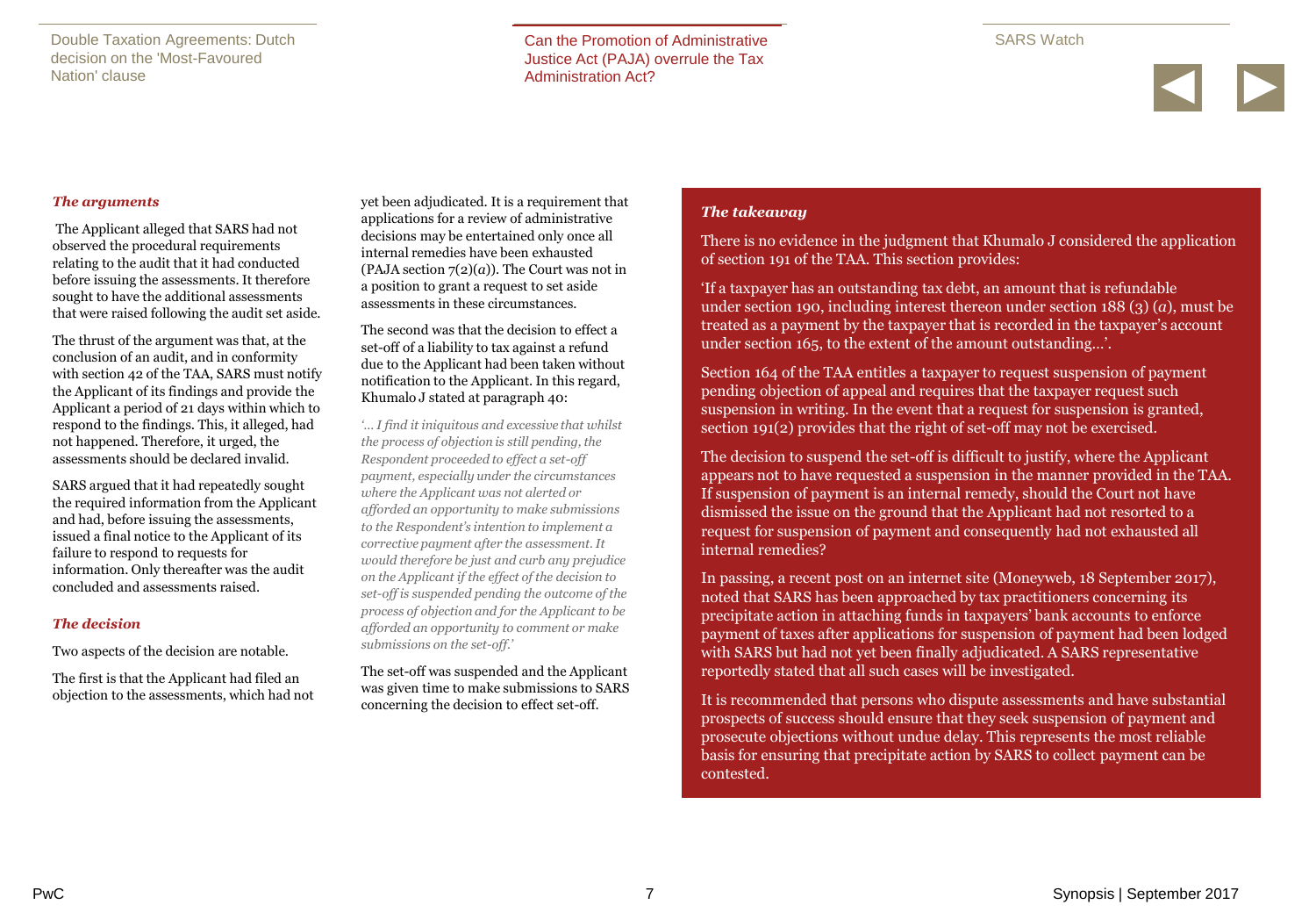

# <span id="page-7-0"></span>*SARS Watch 26 August 2017 to 25 September 2017*

# *Legislation*

| 20 Sep | Draft rule amendments in relation to trade agreements; and for the<br>Generalized System of Preferences Norway - The Registered Exporter<br>System                            | Comments are due to SARS by Wednesday, 4 October 2017.                                                                                                                                                                                                                                                                                                                       |
|--------|-------------------------------------------------------------------------------------------------------------------------------------------------------------------------------|------------------------------------------------------------------------------------------------------------------------------------------------------------------------------------------------------------------------------------------------------------------------------------------------------------------------------------------------------------------------------|
| 15 Sep | Draft amendment in Part 1 of Schedule No. 1 to 2018 Economic Partnership<br>Agreement phase-downs as well as various technical amendments with<br>effect from 1 January 2018  | Comments are due to SARS by Friday, 13 October 2017.                                                                                                                                                                                                                                                                                                                         |
| 14 Sep | Schedule 1 Part 1 - Formula for sugar                                                                                                                                         | Notice R.1000 published in Government Gazette No.41118 with an implementation date of 15 September<br>2017.                                                                                                                                                                                                                                                                  |
| 15 Sep | 2017 TLAB & TALAB Draft Response Documents published                                                                                                                          | Presentation and Draft Response Documents presented to the Standing Committee on Finance (SCOF) by<br>National Treasury on 14 September 2017 after the public workshops held on 4 and 5 September 2017                                                                                                                                                                       |
| 11 Sep | Health Promotion Levy (Rates and Monetary Amounts and Amendment of<br>Revenue Laws Bill): discussion                                                                          | On Tuesday, 5 September 2017 National Treasury, together with the Beverage Association of South Africa,<br>the Congress of South African Trade Unions, South African Sugar Association and the Healthy Living Alliance,<br>gave an update on ongoing engagements between government and the National Economic Development and<br>Labour Council on the Health Promotion Levy |
| 8 Sep  | Amendment of Schedule No. 1 (NO. 1/1/1583)                                                                                                                                    | Notice R984 published in Government Gazette No. 41101 with an implementation date of 8 September 2017                                                                                                                                                                                                                                                                        |
| 6 Sep  | Draft list of jurisdictions contemplated in Article $2(2)(ii)(b)$ of the regulations<br>specifying the Country-by-Country Reporting Standard for Multinational<br>Enterprises | Comments are due on Friday, 6 October 2017.                                                                                                                                                                                                                                                                                                                                  |
| 1 Sep  | DTA with Cameroon                                                                                                                                                             | Published in Government Gazette No. 41082: date of entry into force is 13 July 2017.                                                                                                                                                                                                                                                                                         |
| 1 Sep  | Amendment of Schedule No. 3 (No. 3/1/724)                                                                                                                                     | Notice R952 published in Government Gazette No. 41083 with an implementation date of 1 September 2017.                                                                                                                                                                                                                                                                       |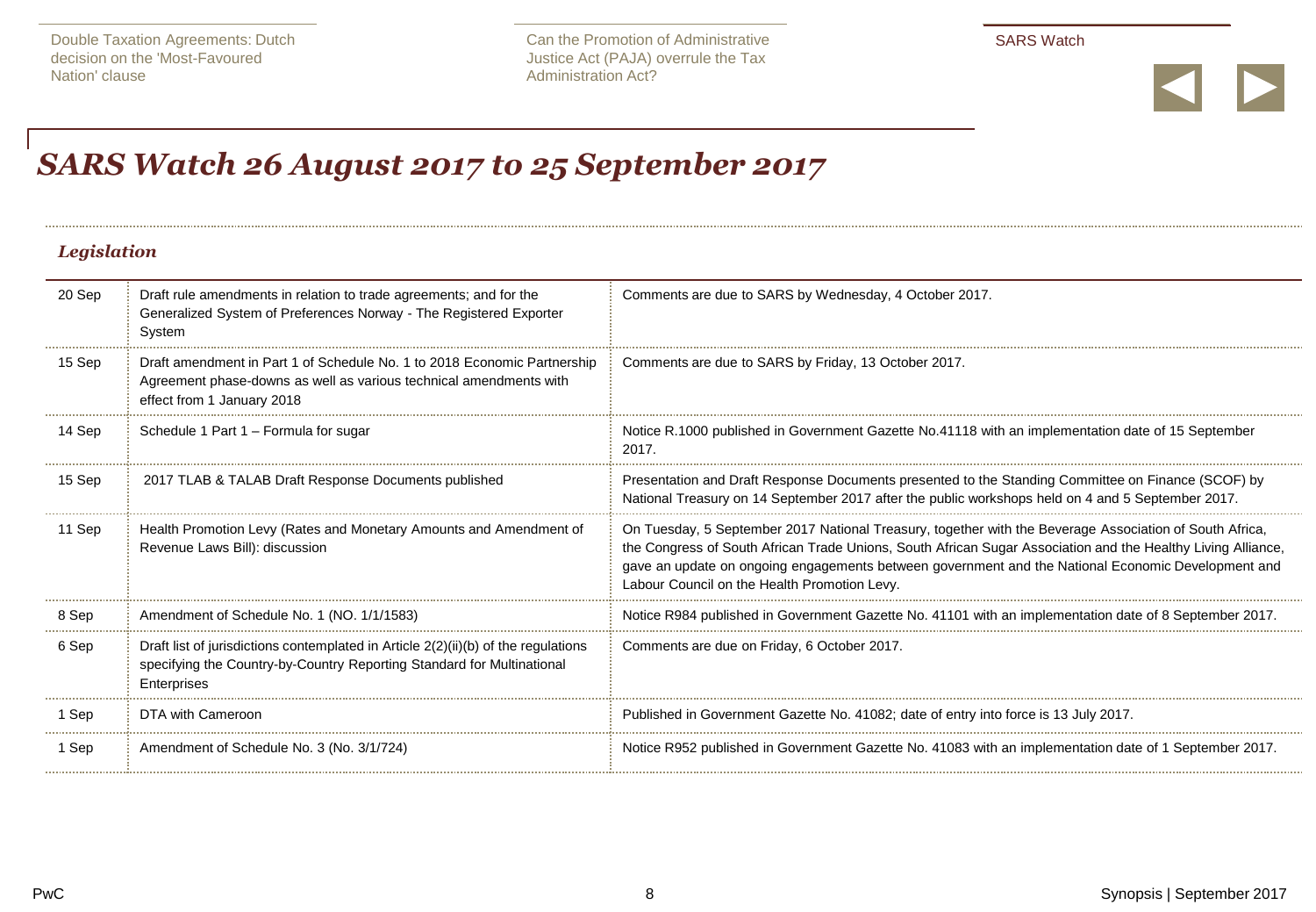

## *Legislation (cont.)*

| 1 Sep          | Amendment of Schedule No. 1 (No. 1/1/1582)                                                                                          | Notice R951 published in Government Gazette No. 41083 with an implementation date of 1 September 2017.                                                                                                                                                                                                                                                                 |
|----------------|-------------------------------------------------------------------------------------------------------------------------------------|------------------------------------------------------------------------------------------------------------------------------------------------------------------------------------------------------------------------------------------------------------------------------------------------------------------------------------------------------------------------|
| 1 Sep          | Amendment of Schedule No. 1 (No. 1/1/1580)                                                                                          | Notice R950 published in Government Gazette No. 41083 with an implementation date of 1 September 2017.                                                                                                                                                                                                                                                                 |
| 1 Sep          | Amendment of Schedule No. 1 (No. 1/1/1578),                                                                                         | Notice R949 published in Government Gazette No. 41083 with a retrospective effect from 1 April 2016.                                                                                                                                                                                                                                                                   |
| 1 Sep          | Amendment of Schedule No. 1 (No. 1/1/1581).                                                                                         | Notice R948 published in Government Gazette No. 41083 with an implementation date of 1 September 2017.                                                                                                                                                                                                                                                                 |
| 1 Sep          | Tax Administration Laws Amendment Draft Bill & Taxation Laws<br>Amendment Draft Bill: public hearings                               | Presentations to the SCOF by taxpayers and their representatives in respect of comments made on the draft Bills at the<br>public hearings held in Parliament on 29 Aug 2017.                                                                                                                                                                                           |
| <b>Rulings</b> |                                                                                                                                     |                                                                                                                                                                                                                                                                                                                                                                        |
| 12 Sep<br>17   | BGR43 - Deduction of input in respect of second hand gold                                                                           | This BGR sets out the circumstances under which the supply of gold is regarded as falling within the exclusions<br>envisaged in paragraph (ii) of the definition of 'second-hand goods' in section 1(1).                                                                                                                                                               |
| 12 Sep<br>17   | BPR 278 – Application of section 24JB to equity-linked notes                                                                        | This ruling determines the income tax consequences in respect of the issue of equity-linked notes by a covered person                                                                                                                                                                                                                                                  |
| 6 Sep 17       | BCR 058 - Consequences for beneficiaries on the unwinding of<br>an employee share incentive scheme                                  | This ruling determines the income tax consequences for beneficiaries on the unwinding of an employee share incentive<br>scheme.                                                                                                                                                                                                                                        |
| 6 Sep 17       | BPR 277 – Consequences for an employee share trust on the<br>unwinding of an employee share incentive scheme                        | This ruling determines the tax consequences for an employee share trust resulting from the vesting of 'restricted equity<br>instruments' held by its beneficiaries, and whether the trust is liable to withhold PAYE in respect of the vesting of the<br>section 8C gain in the beneficiaries.                                                                         |
| Case law       |                                                                                                                                     |                                                                                                                                                                                                                                                                                                                                                                        |
| 15 Sep         | BCE Food Service Equipment (Pty) Limited v Commissioner for<br>the South African Revenue Service (27898/2015) [2017]<br>ZAGPJHC 243 | This is a Customs and Excise case where the review proceedings are launched out of time on a decision by the<br>Commissioner.                                                                                                                                                                                                                                          |
| 11 Sep         | SARS v HR and Associates                                                                                                            | This case originated in 2003, when the applicant (SARS) commenced an investigation of the VAT and PAYE affairs of<br>the respondent, and of HR Computek (Pty) Ltd. Pursuant to the investigation, and during November 2003 to May 2004,<br>SARS seized money from the bank accounts of the respondent, from HRC, as well as from Annexus CC during the same<br>period. |
| 11 Sep         | CSARS v Pro-Wizz group                                                                                                              | The applicant was seeking an order converting a liquidation order into business rescue proceedings.                                                                                                                                                                                                                                                                    |
| 6 Sep          | A way to Explore v CSARS                                                                                                            | The applicant seeks in terms of section 6 of the Promotion of Administrative Justice Act, to set aside a VAT assessment<br>raised by SARS, directing SARS to pay a refund due to it together with interest payable, or alternatively set aside the<br>Notice of Invalidity that SARS issued to the applicant.                                                          |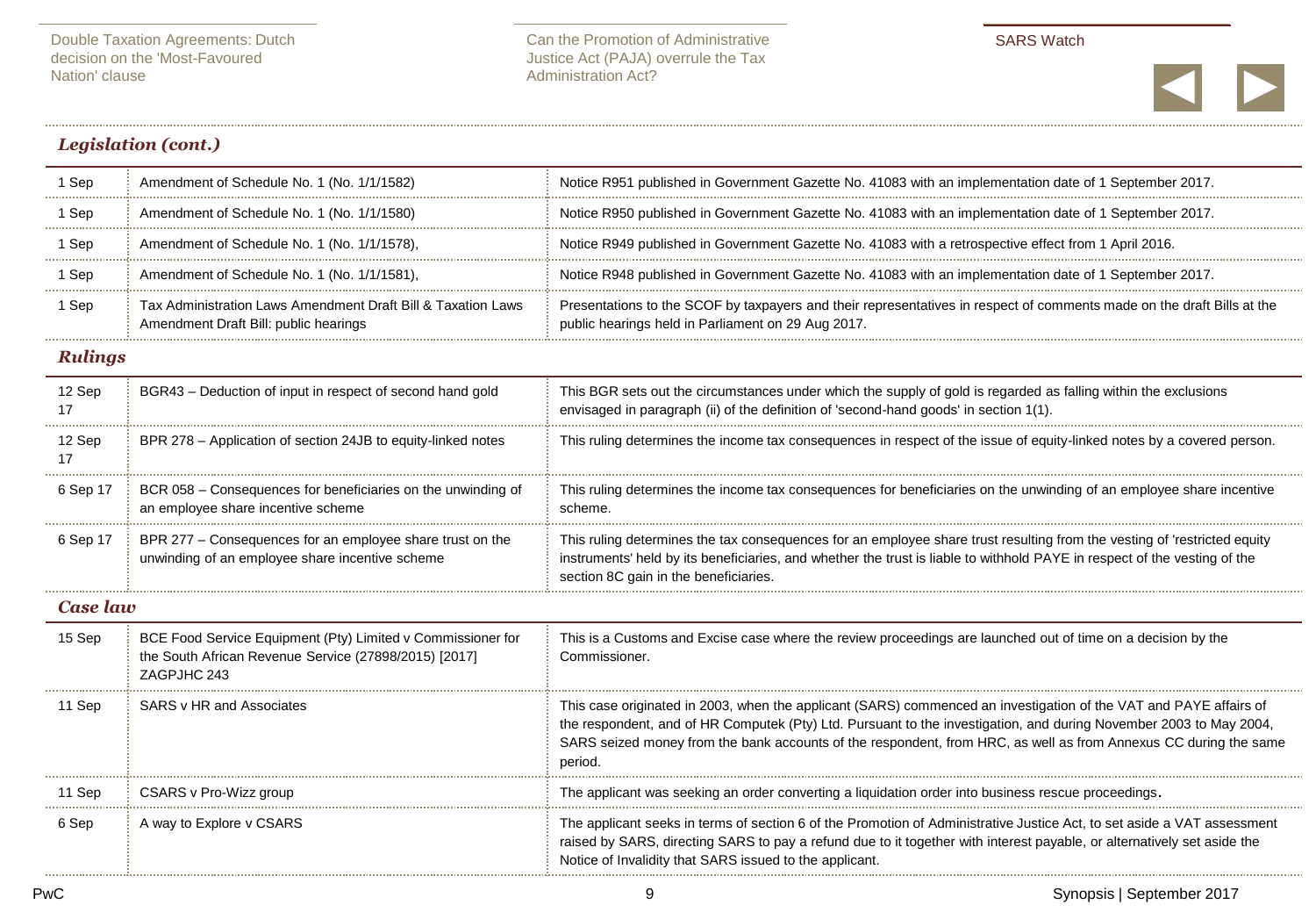

## *Guides and forms*

| 14 Sep | Guide for Codes Applicable to Employees' Tax Certificates 2018               | The purpose of this guide is to explain the relevant source codes which must be used by the employer when issuing an<br>Employees' Income Tax certificate to an employee. |
|--------|------------------------------------------------------------------------------|---------------------------------------------------------------------------------------------------------------------------------------------------------------------------|
| 12 Sep | Draft Guide to the Employment Tax Incentive (Issue 2)                        | Comments must be submitted by Tuesday, 31 October 2017.                                                                                                                   |
| 8 Sep  | Notice – Average Exchange rates Table A& B Dec 2003- Aug<br>2017             | The exchange rates have been updated up to and including 31 August 2017.                                                                                                  |
| 8 Sep  | How to activate, submit and declare IT3 via eFiling                          | This quide describes the process of activating, submitting and declaring the third party data IT3 (b, c, e and s) via<br>eFiling.                                         |
| 8 Sep  | Guide for Validation Rules Applicable to Reconciliation<br>Declarations 2018 | The purpose of this guide is to assist employers in understanding the validation rules for completion of Employees'<br>Income Tax certificates for 2018.                  |
| 8 Sep  | Guide for Completion and Submission of Employees Tax<br>Certificates 2018    | This guide prescribes the rules for issuing and submitting Employees' Income Tax certificates.                                                                            |

# *Organisation for Economic Cooperation and Development (OECD)*

| 22 Sep | OECD invites public input on the tax challenges of digitalisation                       | Comments should be sent by no later than Friday, 13 October 2017 to TFDE@oecd.org in Word format.                                                                                                                                                                                                            |
|--------|-----------------------------------------------------------------------------------------|--------------------------------------------------------------------------------------------------------------------------------------------------------------------------------------------------------------------------------------------------------------------------------------------------------------|
| 20 Sep | OECD releases IT-tools to support exchange of tax information<br>policies               | The OECD has released updated new IT-tools and guidance to support the technical implementation of the exchange of<br>tax information under the Common Reporting Standard, on Country-by-Country Reporting and in relation to tax rulings.                                                                   |
| 18 Sep | OECD paper on legal tax liability, legal remittance responsibility<br>and tax incidence | This paper examines the role of businesses in the tax system.                                                                                                                                                                                                                                                |
| 6 Sep  | OECD releases further guidance on Country-by-Country(CbC)<br>reporting (BEPS Action 13) | Existing guidance on the implementation of CbC Reporting has been updated with the following issues: 1) the definition<br>of revenues 2) the treatment of multinational enterprises (MNE) groups with a short accounting period 3) the treatment of<br>the amount of income tax accrued and income tax paid. |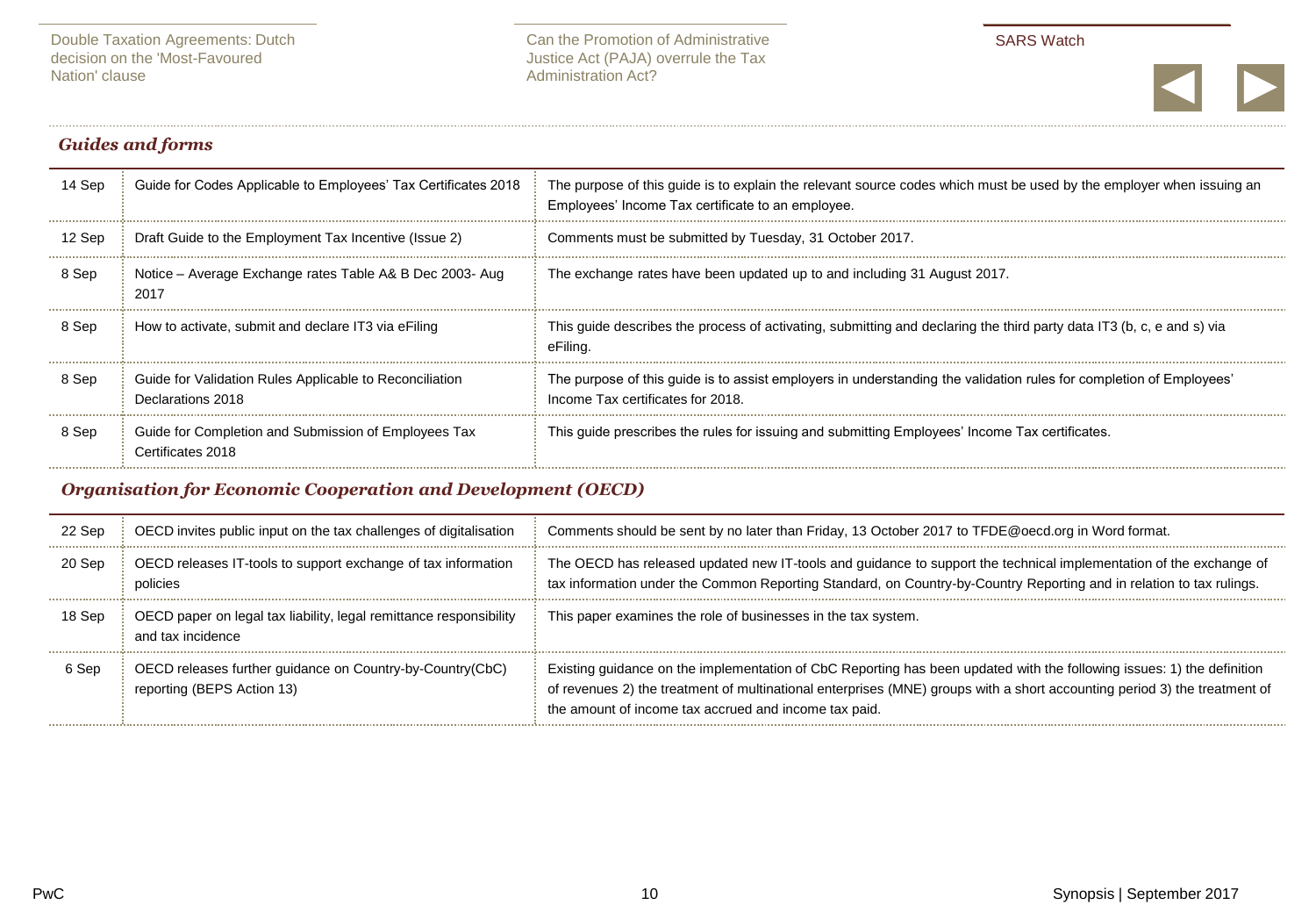

# *Other publications*

| 22 Sep | Tax Alert - New DTA with Cameroon                                                                                                     | Generally, the treaty closely follows the OECD's Model Tax Convention.                                                                                                                                                                                                                                                                                                                                                                     |
|--------|---------------------------------------------------------------------------------------------------------------------------------------|--------------------------------------------------------------------------------------------------------------------------------------------------------------------------------------------------------------------------------------------------------------------------------------------------------------------------------------------------------------------------------------------------------------------------------------------|
| 14 Sep | Tax Alert - SARS expects the secondary mechanism for<br>filing Country-by-Country Reports (CbCRs) to be exercised by<br>December 2017 | In terms of the CbCR Regulations published by SARS in December 2016, an SA-resident company that is a member,<br>but not the Ultimate Parent Entity, of a Multinational Enterprise Group, may be required to file a CbCR with the SARS.<br>This so-called 'secondary mechanism' will arise if the Parent's tax jurisdiction does not have a Qualifying Competent<br>Authority Agreement in place by the time the CbC Report must be filed. |
| 6 Sep  | Legal Alert – Competition Commission Dawn Raids                                                                                       | Dawn raids are increasingly being used by the Competition Commission as a tool to gather evidence of anti-<br>competitive conduct by businesses in South Africa. In this Alert, we highlight some important things to know about<br>dawn raids in South Africa.                                                                                                                                                                            |
| 4 Sep  | Tax Alert - Dividends Tax and Double Taxation Agreements:<br>Dutch Most Favoured Nation Clause                                        | The position taken by many taxpayers is that the Dutch MFN clause may result in an exemption from Dutch or South<br>African dividends tax. The Dutch Courts recently confirmed that a zero rate applies in respect of participating<br>dividends.                                                                                                                                                                                          |
| 29 Aug | Tax Alert – Anti-avoidance rules for trusts: Refinement of<br>section 7C                                                              | On 19 July 2017, National Treasury released the Draft Taxation Laws Amendment Bill 2017 for public comment. The<br>Draft Bill proposes two sets of amendments relating to section 7C: one set addresses certain avoidance schemes that<br>have been identified by government, and the other provides for an exclusion from the application of section 7C in the<br>case of certain employee share schemes.                                 |